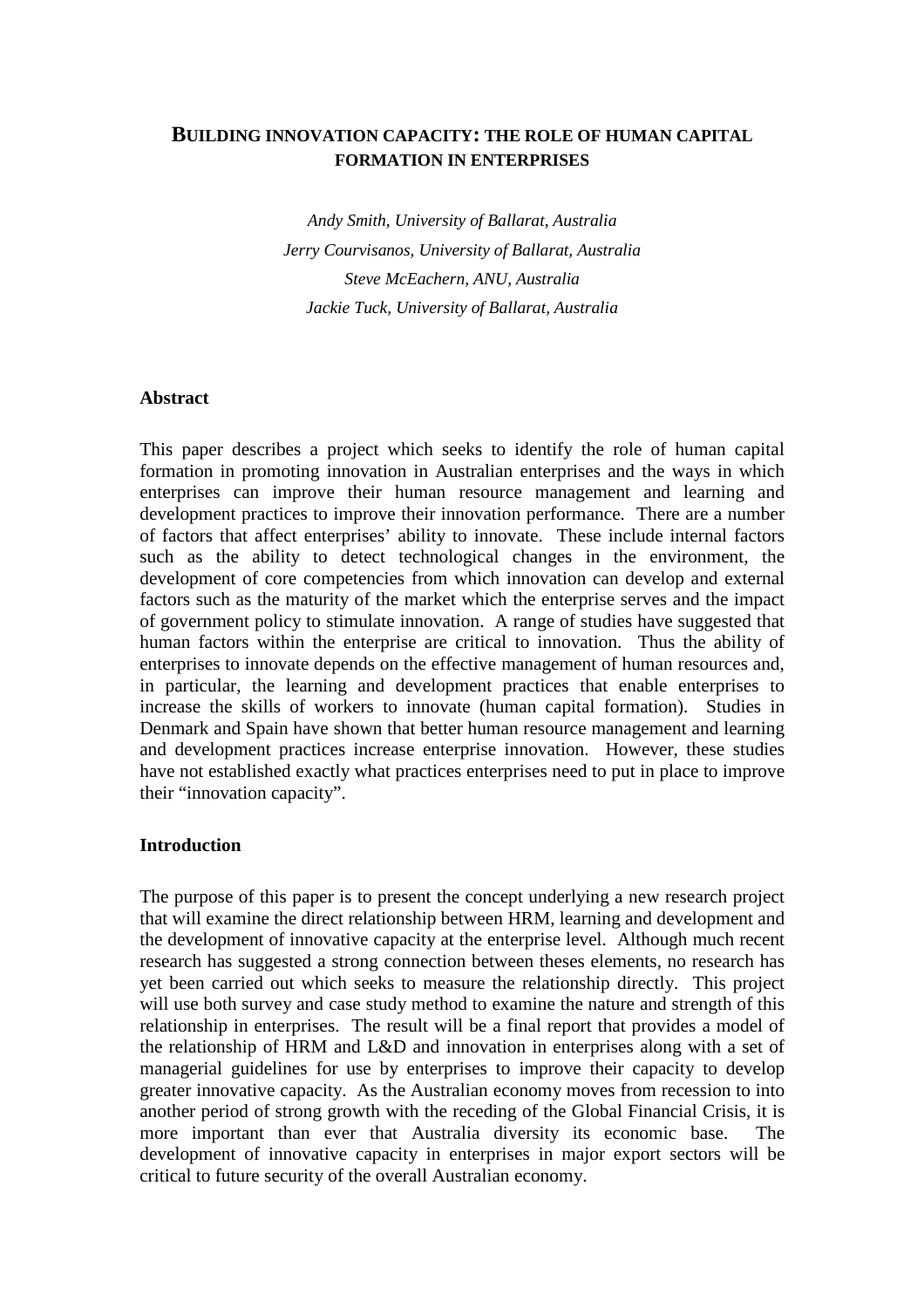"Innovation can be defined as the creative application of knowledge to increase the set of techniques and products commercially available in the economy." (Courvisanos, 2007:46). To harness this process for business enterprise and economic development requires an appreciation of the factors that produce knowledge and creativity. However, innovation as a process is complex and poorly understood, because it is deeply rooted in the uncertainty of the future world, from which emerge new products, processes, movements, organisations and sources of raw material. All that is known is that innovation brings change and something 'new' emerges, which cannot be precisely modelled, and as such a framework of analysis that guides the researcher through the complexity of innovation is the best approach.

Innovation has long been regarded as essential for enterprises and national economies to thrive in globalised and increasingly competitive markets (DTI, 2003). However, the historically poor innovation performance of Australia in relation to other developed economies has concentrated the efforts of Australian researchers and policy-makers in addressing this issue. In this context, in 2008 the new Federal Rudd Labor Government made innovation a policy priority early on with the creation of the Department of Innovation, Science and Research and the commissioning of the Cutler Review of Australia's innovation performance (Cutler, 2008). Before the full extent of the global financial crisis was realised the Cutler Review made the strong argument that Australia's innovation performance was poor by international standards and that there was a key role for government policy in promoting innovation in enterprises. Since the Cutler Review, the global economic downturn has served to emphasise the need for Australian industry to become more innovative in order for the country to meet the twin global challenges of shifting from debt-driven consumerism and from high-carbon emissions production into sustainable development (Stiglitz, 2009). Australia is still economically too trade dependent on a few large industries which are vulnerable to the both the vagaries of the international economy (especially commodities, tourism and education) and the international pressures for ecological sustainability. The need to diversify in order to ameliorate any future economic volatility and environmental destruction places enormous pressure on Australia's innovation processes. This includes the three major types of innovation - product (new goods and services), process (new ways of doing things) and organisational (new and more productive ways of organising work in order to support product and process innovation).

There is a significant body of research on the technological factors of innovation and how to manage these factors to better stimulate innovation in enterprises (see Ahamed and Lawrence, 2005). Only since the early 1980s with the work of the Harvard Business School (notably, Kanter, 1983) – rediscovering the path-breaking book by Penrose (1959) - have human capital factors been specifically identified in terms of management to induce innovation. The focus of this literature review is on the role of these human capital formation factors in the management of innovation. Despite all that has been written on the importance of human capital factors in innovation, most of the literature is prescriptive. A range of studies have suggested that human factors within the enterprise are critical to innovation (Kanter, 1983, Gupta and Singhal 1993, Hauser, 1998). Thus, the ability of enterprises to innovate depends on the effective management of human resources and, in particular, the learning and development  $(L&D)$  practices instituted by enterprises that increase both the quantity and quality – of workforce innovation skills. It should be noted that the education system (from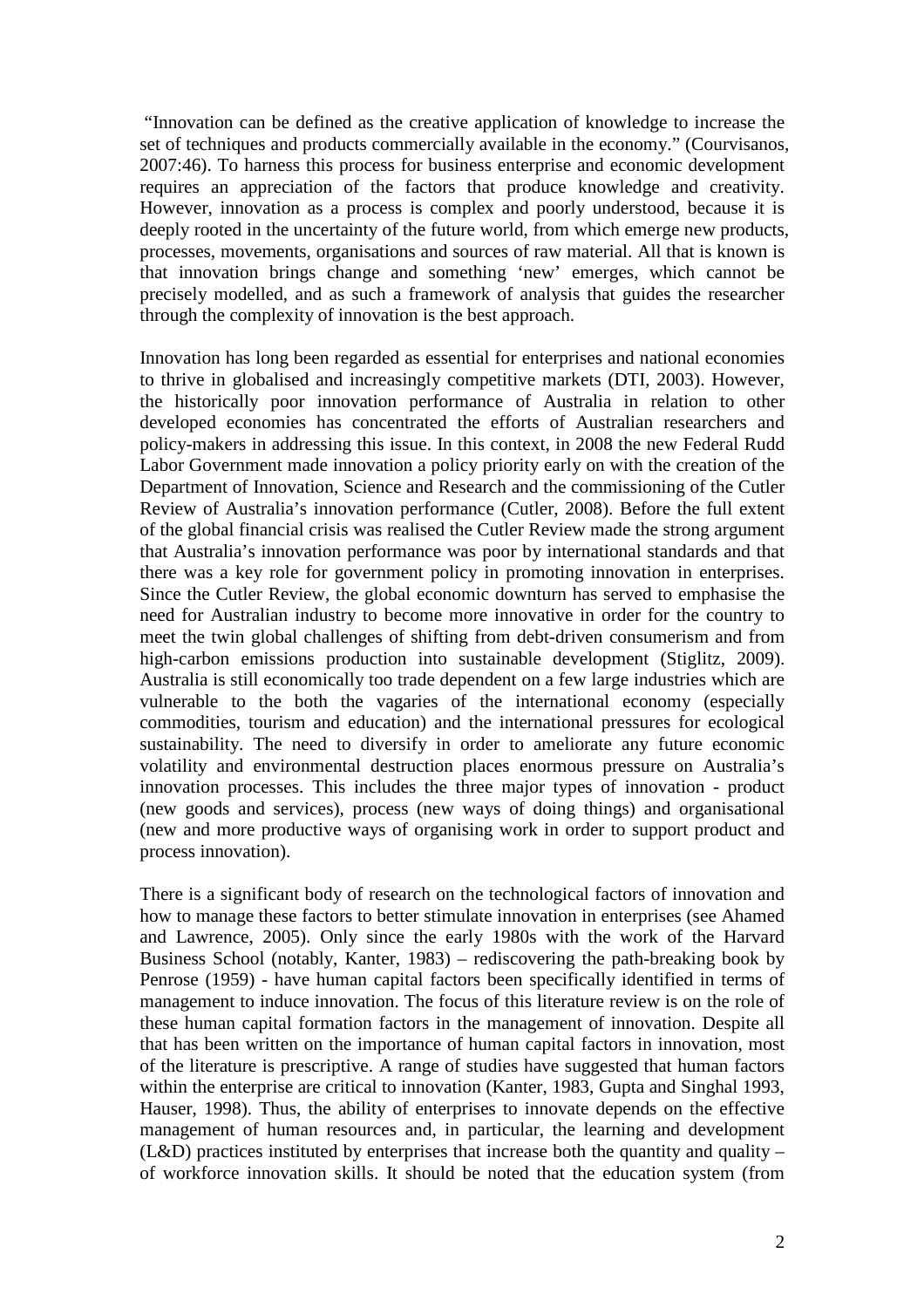primary to secondary and then on to tertiary education) underpins any enterprise L&D system. Studies in Denmark (Laursen and Foss, 2003) and Spain (Jiménez-Jiménez and Sanz-Valle, 2008) have shown that better HRM practices and establishment of new L&D systems increase enterprise innovation. However, these studies have not established a theoretical structure or exactly specified the broad human capital formation practices that enterprises need to put in place to improve their "innovation capacity".

The framework shown in Figure 1 presents a macro-perspective of the complete innovation process that operates within an enterprise. Innovation research for a long time concentrated on the technological factors that enhanced innovation, identifying all the "hard" elements of the innovation process such as research and development (R&D), physical sciences education, engineering and design (see Tidd et al., 2009). As studies on the human factors of innovation within the enterprise began to appear after Kanter (1983), the need arose to link these human factors into an overall perspective on innovation. A basic macro framework of innovation including both human capital and technological factors was developed by Prajogo and Ahmed (2006) known as the Stimulus-Capacity-Performance (SCP) approach. In the framework, human and technological capital are the stimulus factors which develop innovation capacity which, in turn, results in innovation performance. This SCP approach forms the basis for the framework set out in Figure 1. Both Prajogo and Ahmed (2006) and Jiménez-Jiménez and Sanz-Valle 2008) explain how empirical research does not show that innovation stimulus factors have any direct effect on innovation performance. Instead, both studies demonstrate that the link between the stimulus factors implemented at the enterprise level develop the "innovation capacity" of the enterprise and it is this innovation capacity that produces the final innovation outcomes. Innovation capacity is the potential of the enterprise to innovate based on the capabilities of its employees to recognise, assimilate and apply innovation stimuli (Prajogo and Ahmed, 2006:502). This innovation capacity perspective was first labelled "absorptive capacity" by Cohen and Levinthal (1989), recognising the need for workers in the enterprise to absorb information and knowledge from external collaborations in R&D. Michie and Sheehan (1999) extend this absorptive capacity concept to the organisational setting in which employees operate and their ability to absorb innovation stimuli within the enterprise. Thus, it is the extent to which all the innovation stimuli (both technological and human) are able to be absorbed within the enterprise over time (i.e. dynamic) that provides the capabilities for innovative performance Tidd *et al*. (2009) identify two dynamic capabilities - steady state (or "doing what we do but better") and beyond boundaries (or "doing differently"), with the aim of enabling enterprises to develop an ambidextrous capability for managing both forms of innovation.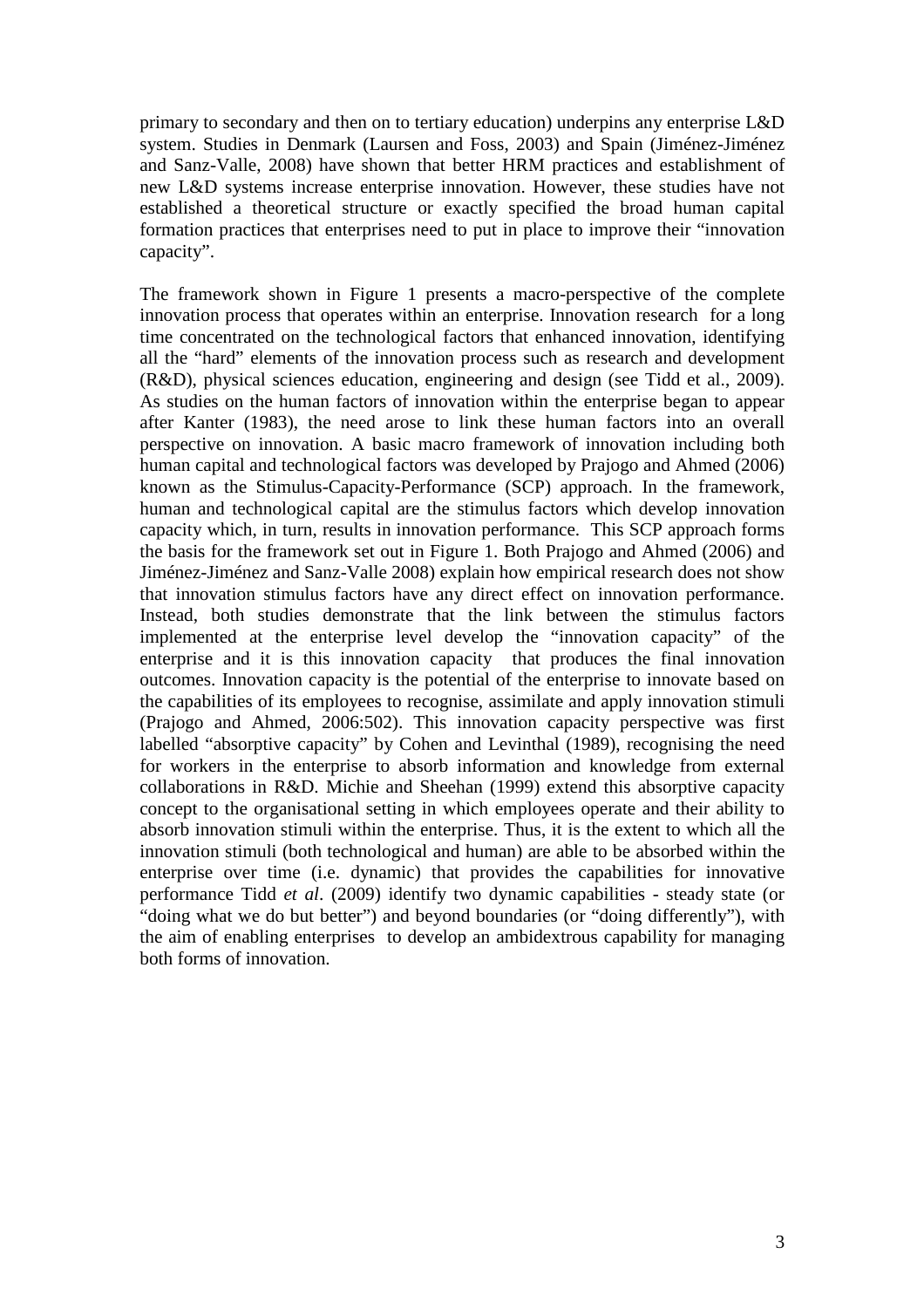

# **Figure 1: Macro Framework of Innovation**

Innovation capacity as set out in Figure 1 is the ability of enterprises to identify trends and new technologies, as well as acquiring and exploiting this knowledge and information (Tidd *et al*., 2009). This process-based conception of innovation (or absorptive) capacity, linking technological and human capital stimuli, highlights the role of learning in the innovation process (Lichtenthaler, 2009). In Figure 1, the human capital factors are underpinned by the internal L&D system within an enterprise and the external tertiary (VET and Higher Education) education system. The L&D system enables the effective absorption of information, knowledge and ideas. It is the learnt ability to recognise and use stimuli which creates innovative capacity. An emerging range of literature is examining the new forms of L&D that are needed to support innovation-based learning enterprises. Previous studies of innovation undertaken for NCVER have focused on the role of the external VET system in working with innovative enterprises to improve their abilities to implement product, process and organisational innovation – usually by supplying skills at the intermediate level (Dawe, 2004; Curtain, 2004; Garlick *et al*., 2007). There have also been some studies in Australia on the role of universities in their role of supporting innovative entrepreneurship and business development (Garlick, 1998). However, these studies usually examine how the public tertiary system can support enterprises' L&D systems, rather than what the enterprises can do to develop their L&D systems. The principal focus of this study is to look inside enterprises and examine their specific L&D systems and their interaction with the HRM practices of the enterprise.

# **Literature Review**

There is very little empirical research attempting to forge the links between HRM and innovation at the enterprise level. The research that has focused on this aspect sees HRM as a tool for managing innovation, rather than focusing on the role of HRM in promoting innovation (Becker and Mathews, 2008; Birkinshaw, Hamel and Mol,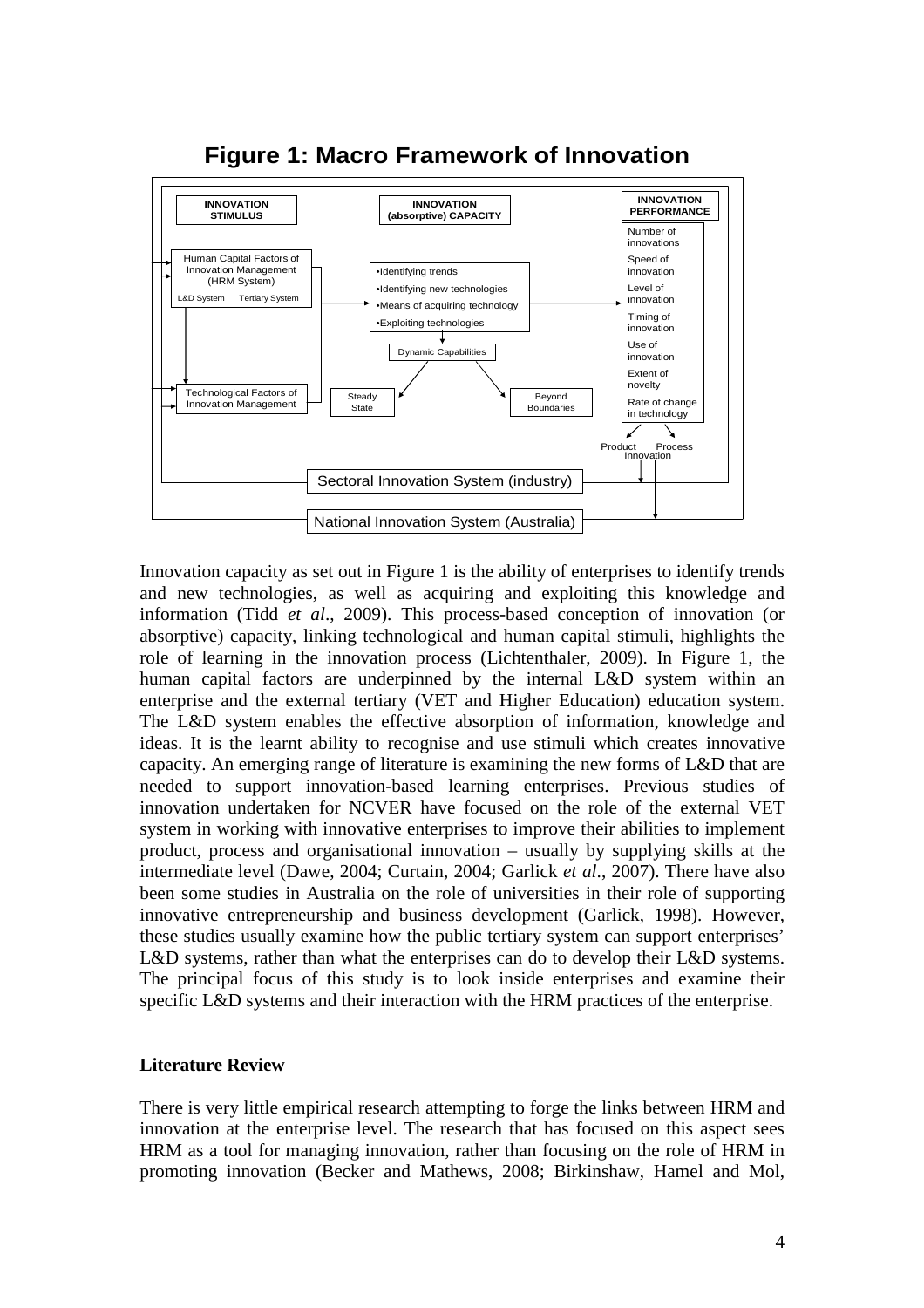2008). Many of the studies undertaken by innovation scholars have not focused clearly on the role of HRM (de Leede and Loosie, 2005) despite the fact that HRM researchers have identified an increasingly strategic position for HRM in enterprises. However, in recent ywears a number of studies have been undertaken that have highlighted the role of HRM in innovation. One such study is that of De Leede and Loosie (2005) who built on Guest's (1987) original framework for HRM processes leading to human resource and organisational outcomes, but also combined this with Tidd *et al's*. (1997) four stages of the innovation process. The model begins with the formulation of an business strategy that is clearly based on innovation and the building of innovation capacity. In an adaptation of Guest's (1987) model, this results in an HRM strategy that is also based on innovation which leads to a range of HRM practices that are used at every one of the four innovation stages - signal processing, strategy, resourcing and implementation. Finally, the use of HRM practices to shape the innovation strategy of the enterprise leads to a series of human resource outcomes including learning, creativity, commitment and competence which underwrite innovation success for the enterprise. This model is a useful starting point for considering the role of HRM in innovation. The model brings together recent theories on the workings of HRM in enterprises and relates them to the major stages of the innovation process at the enterprise level.

#### *HRM and innovation*

Recently studies by HRM scholars have attempted to map innovation performance against HRM practices. Jiménez-Jiménez and Sanz-Valle (2005)'s empirical study of a range of Spanish enterprises examines how an enterprise configures HRM strategy for innovation performance. This study is based both on the Schuler and Jackson (1987) categorisation of HRM strategy with Porter's strategic types, and also on the widely used Miles and Snow taxonomy of strategy (1984). These latter two 1980s studies represent opposites in the use of HRM to promote innovation. Whilst Schuler and Jackson advocate a range of inclusive "soft" HRM practices, Miles and Snow prefer a model that is much "harder" in its orientation - hiring in the skills that are required, with little internal promotion and limited training programs. In a study of 350 Spanish firms, Jiménez-Jiménez and Sanz-Valle (2005) found that the Schuler and Jackson model appears to result in higher levels of innovation performance amongst the firms in the sample. This finding confirms the importance of the strategic approach to HRM and innovation, and also the use of "soft" HRM practices to create a stable and committed workforce willing to take risks (and learn from them) to further innovation.

As noted at the beginning of this review, there are studies which argue that the link between HRM and innovation performance is not direct, but mediated through the creation of an organisational "capacity" (or capability) for innovation which is in turn is associated strongly with actual innovation performance. Lau and Ngo (2004)'s study of Hong Kong firms is typical of these studies. Lau and Ngo examined the impact of specific HRM practices - training, team development and performance related pay. They theorised the existence of a developmental culture that leads to higher levels of innovation performance. Lau and Ngo noted only training as being linked directly to innovation performance, and that this relationship was rather weak. Rather, Lau and Ngo concluded that HRM practices are strongly linked to the creation of a developmental culture in enterprises. In essence a developmental culture is an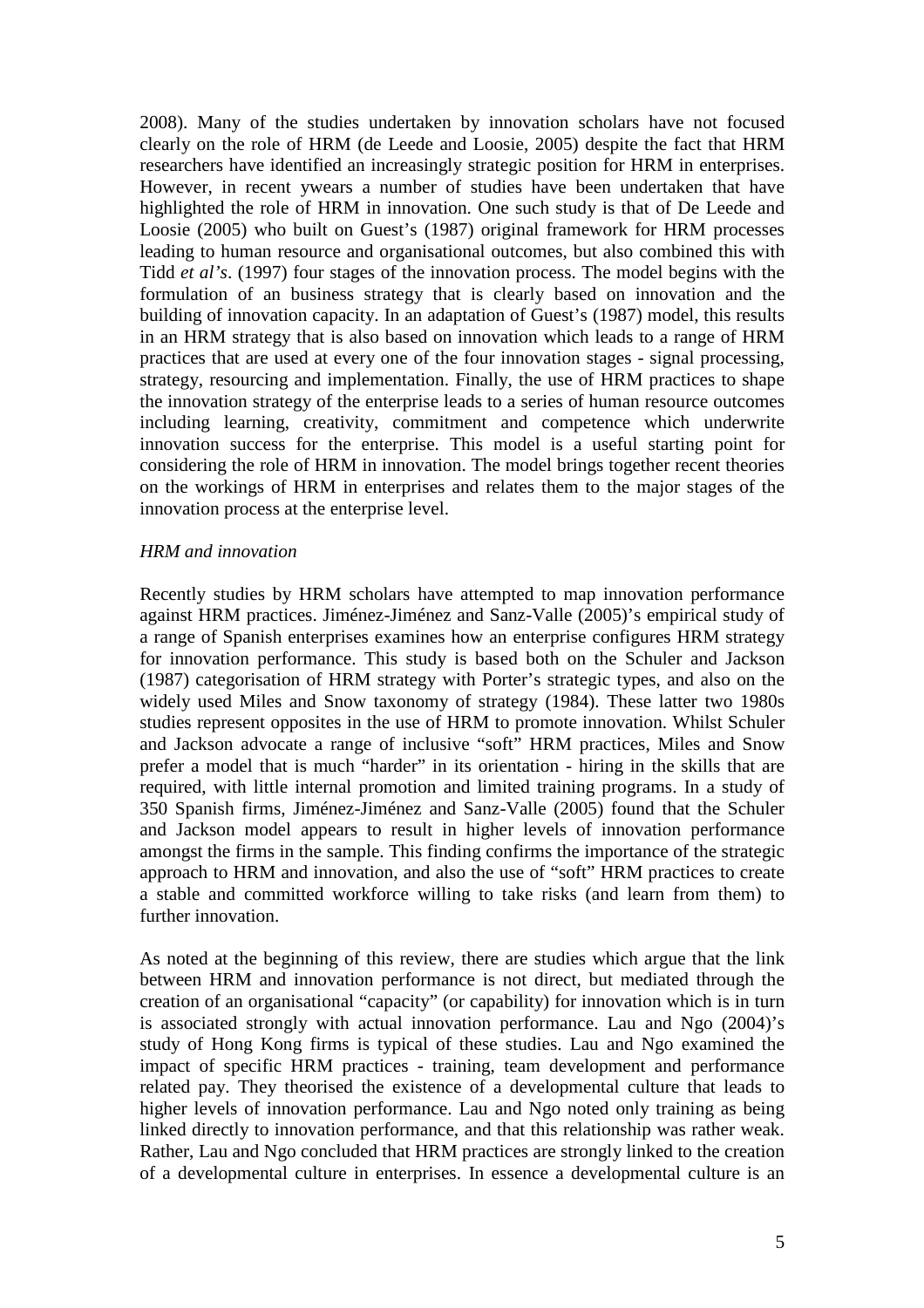organisational culture in which individual development is encouraged and rewarded. Prajogo and Ahmed (2006) support this indirect view, establishing that the capacity of managing sophisticated technological and R&D knowledge from inside or outside the enterprise is the specific culture that induces innovative performances.

Possibly the most comprehensive work on HRM and innovation has been undertaken in Denmark. Since the mid-1990s, the University of Aalborg has hosted the Danish Innovation System project (DISKO) which involves a regular survey of Danish private sector enterprises which aims to trace the relationship between technical and organisational innovation at the enterprise level. Laursen and Foss (2003) analysed the 1996 DISKO dataset to explore the links between innovation and HRM. This study linked the level of enterprise innovation to the extent to which enterprises bundled their HRM/high performance work systems practices, reflecting the bundling theory of high performance work systems discussed earlier. Laursen and Foss found a strong relationship between enterprise level innovation and two forms of bundling of HRM and high performance work systems practices. The first bundled system consisted of interdisciplinary workgroups, quality circles, employee suggestion schemes, planned job rotation, delegation of responsibility, integration of functions, and performance based pay. The second bundled system related to training which is discussed separately below. Thus, the study showed that HRM practices, when implemented together in a bundled fashion, have a strong stimulus effect on innovation in the sample manufacturing firms. The DISKO research established that bundles of HRM practices link to innovation performance rather than individual practices. HRM and innovation are linked more effectively by an inclusive "soft" bundle of HRM practices, and that such bundles create a culture or set of dynamic capabilities from which both steady state and beyond boundaries innovation spring, rather than enhancing innovation performance directly.

# *Learning and Development and Innovation*

Training plays a key role in bundles of HRM practices that enhance innovation. The research into the impact of HRM on innovation provides evidence about the effect of training on innovation performance. Extensive employee training has long been linked to the bundles of HRM practices that constitute the high performance work systems approach to HRM (Macduffie and Kochan, 1995; Osterman, 1996). Training is often seen as the "litmus test" of the existence of high performance work systems and of bundles of HRM practices (Belanger *et al*., 2004). Laursen and Foss (2003), using the DISKO dataset, identified the L&D system of an enterprise as the second HRM bundle, based entirely on internal and external training provision. This study showed that the L&D system, when internal and external training are implemented together, has a strong stimulus effect on innovation in service sector enterprises especially information technology, retail and wholesale. The salient role of training provision in the impact of HRM on innovation performance is also borne out in the Lau and Ngo (2004) study. This study showed that training plays a key role in the developmental culture of the enterprise and was the only single HRM practice directly linked to higher levels of innovation performance. Thus, the role of training within an L&D system appears to be to develop the knowledge and skills required at an individual level to produce higher levels of innovation and to feed into the creation of organisational cultures and management capabilities that sustain innovation.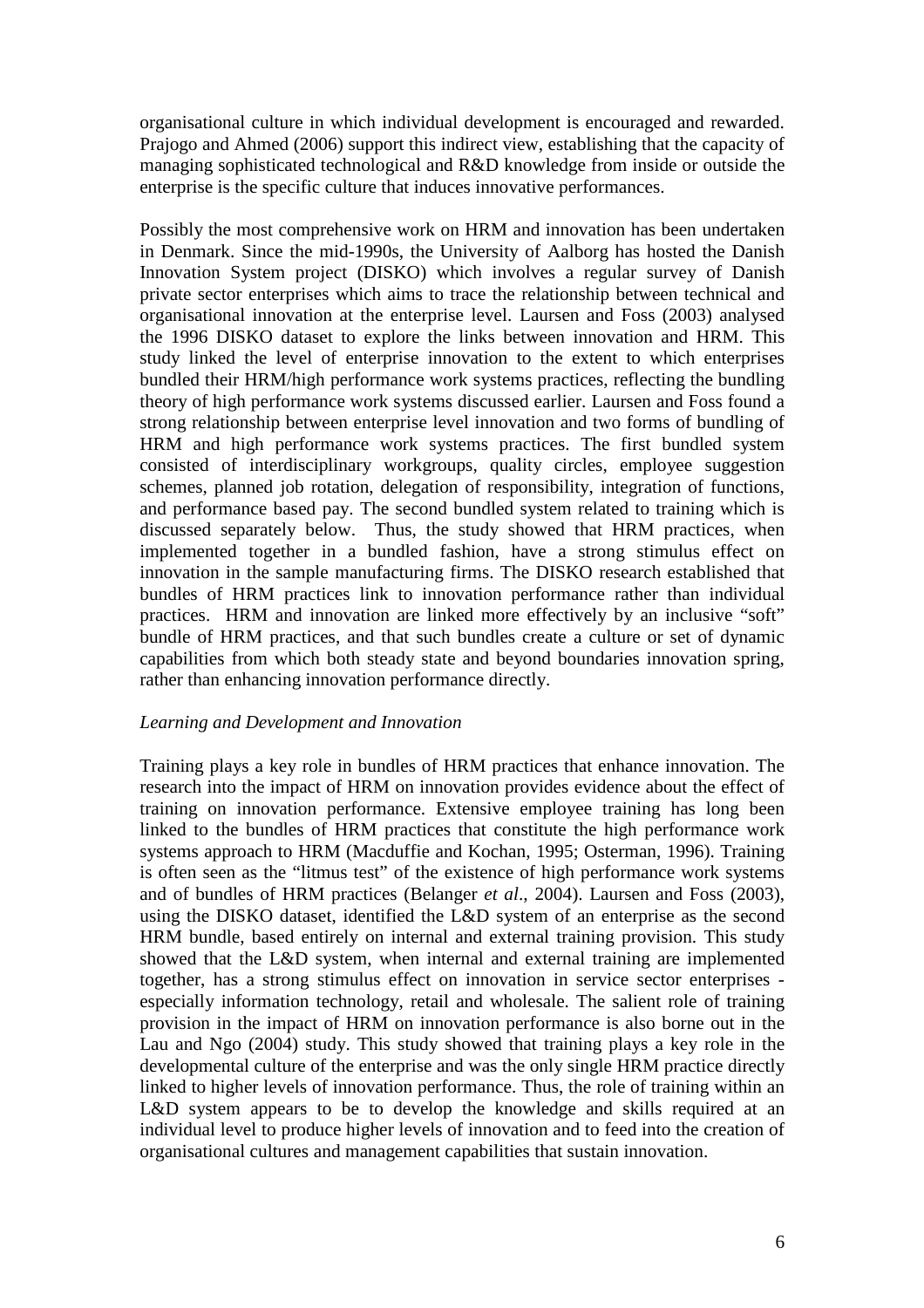Smith *et al.* (2005) examined the impact of nationally recognised training on large Australian enterprises, taking into account the changes to the VET system in recent years, especially the development of training packages. The research revealed a major increase amongst large enterprises in the uptake of nationally recognised training due to introduction of training packages. Many groups of workers in areas such as retail, hospitality and process manufacturing, which hitherto received very little employer sponsored training, were now being offered not only training but also nationally recognised qualifications by their employers. Other enterprises re-designed their training functions to become brokers rather than deliverers of training with the emphasis on the skill of the training co-ordinators to navigate their way through the national VET system rather than devise and deliver in-house programs of training. Training packages and the development of suites of qualifications for a large numbers of formerly untrained occupations was pulling together the three elements of HRM training, career development and organisation development - into a single L&D function within larger enterprises in Australia. This research suggest strongly that L&D has emerged as a field of practice which is quite different from the old training and development functions that used to dominate the training scene in Australian enterprises. In the new world of L&D, the emphasis is on learning opportunities that are afforded to individuals and groups in enterprises rather than on the provision of specific training initiatives. This has sometimes been referred to as a learning culture or a learning orientation in enterprises (Smith *et al*., forthcoming). The learning culture of an enterprise is linked to better HRM outcomes in the form of reduced levels of employee turnover and higher levels of employee satisfaction (Smith *et al*., 2008). Such a learning culture is reflected in Lau and Ngo (2004)'s notion of the developmental culture which creates the innovative capacity identified by Prajogo and Ahmed (2006) and mirrored by the concept of absorptive capacity (Cohen and Levinthal, 1990). With the DISKO data and cross-referencing to market data for the period 1993-1997, Vinding (2006) shows that absorptive capacity directly impacts on higher levels of innovation performance. Thus, learning, via the learning culture developed by L&D systems, is a critical element in the development of absorptive and innovative capacity.

The impact of L&D is not purely internal. L&D systems are distinguished from simple training by their external links to education systems, especially the tertiary sector. Early linear models of innovation envisaged enterprises, usually large firms, making significant investments in R&D departments staffed with highly trained technical experts overseeing product development (Roussel *et al*., 1991). This model of "big science" underpinned the development in Australia of the CSIRO and large corporate R&D departments. The skills implications of this model focus on the supply of science graduates to staff the large R&D departments which comprise an elite cadre of highly trained staff driving innovation. There are few if any implications for the wider skills of the workforce of enterprises that might produce new products or processes.

New L&D systems go further in supporting innovation than the extension of training to new groups in the workforce. In fact, L&D systems are leading the integration of HRM/high performance work systems practices in enterprises that have been highlighted as a key element in both high performance working and in innovation Smith and Smith, 2007). In some enterprises, the new L&D systems "take over" the broader HRM function and facilitate the full integration of all HRM/high performance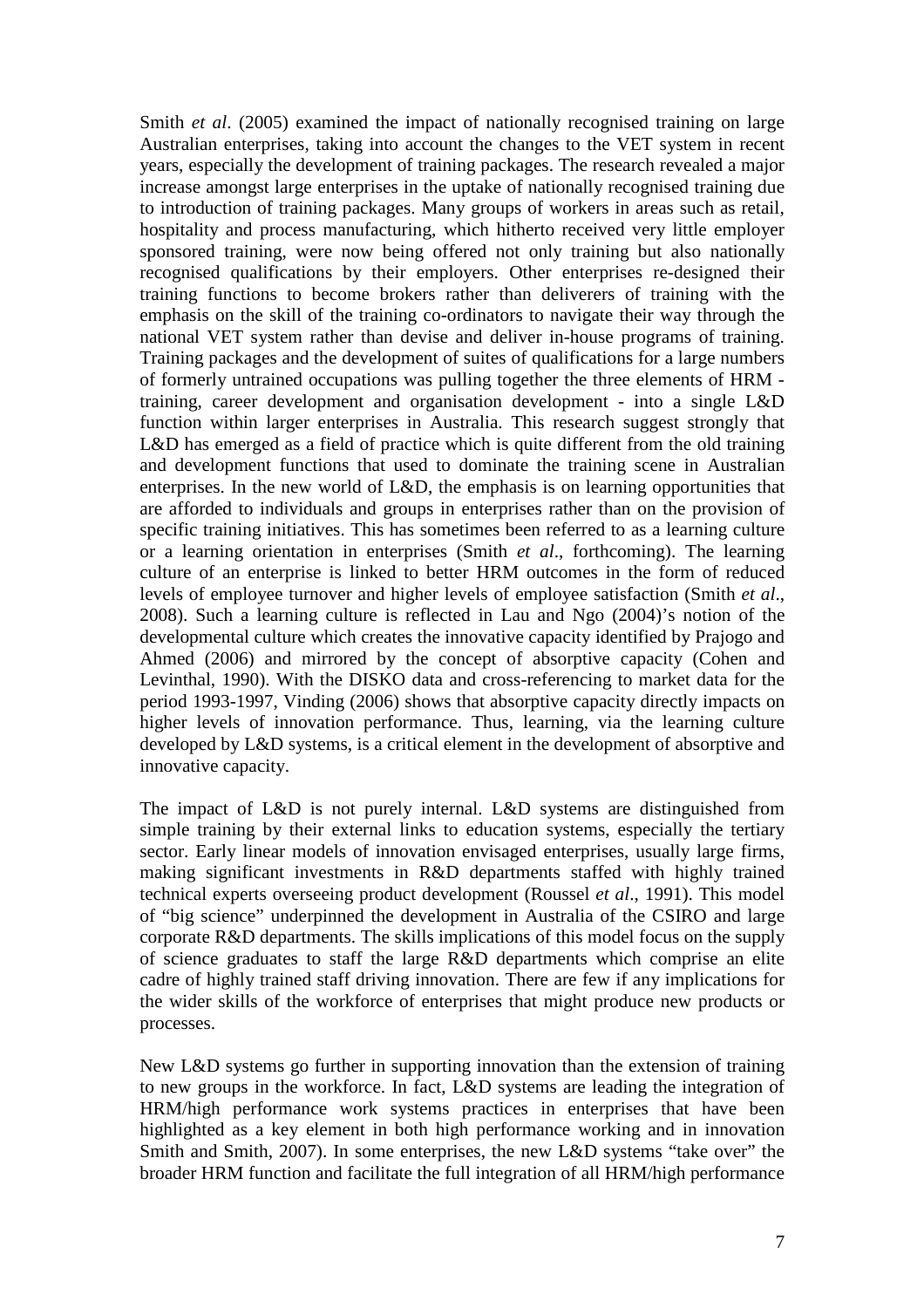work systems activities under the banner of employee development. If innovation at the enterprise level depends on the development of the dynamic capabilities and competencies of the enterprise, then the development of new L&D systems under the stimulus of nationally recognised training will assist in achieving that end by extending training to more groups of workers and by facilitating the integration of HRM practices that are critical to successful innovation.

The role of HRM and learning and development at the enterprise level in the development of innovative capacity has not been well researched. Apart from some international studies that have addressed the issue in a rather peripheral way and work in Australia that has focused on the role of the public VET system, there has been no comprehensive exploration of the role of HRM and L&D on innovation. The purpose of this study is to focus on this area in some detail at the enterprise level, drawing together the results from recent studies that point in the direction of a strong link between HRM, L&D and innovative capacity and examine this relationship in a quantitative and qualitative way.

# **The research method**

The research project will address the following questions:

- 1. What is the role of human capital formation through enterprise-based HRM and L&D practices in developing innovative capacity?
- 2. What part does enterprise engagement with the tertiary system, both VET and higher education, play in the formation of human capital and the development of innovative capacity?
- 3. What guidelines can be developed that can be used by managers in enterprises to promote innovative capacity through better human capital formation?
- 4. What role is there for intermediary bodies, particularly Industry Skills Councils, in developing innovative capacity in their industry sectors?

The study will use a range of quantitative and qualitative methods to investigate the research questions. The method involves three key elements:

- 1. A series of interviews with experts to establish issues and inform the survey instrument design. A number of individual interviews will be held with key informants. Informants will include representatives of governments employers, unions and other VET bodies such as ISCs. The interviews will be conducted face to face where possible or, if not possible, by phone. Information from the interviews will be used to develop the survey questionnaire in line with the measures of innovation stimulus, innovation capacity and innovation performance identified in the model.
- 2. A survey of private sector enterprises drawn from the Dun and Bradstreet database to establish the key relationships between human capital formation and enterprise innovation capacity. There is no existing survey or any existing datasets that allow us to correlate enterprise innovation with human capital development. An employer survey is thus a necessary element in this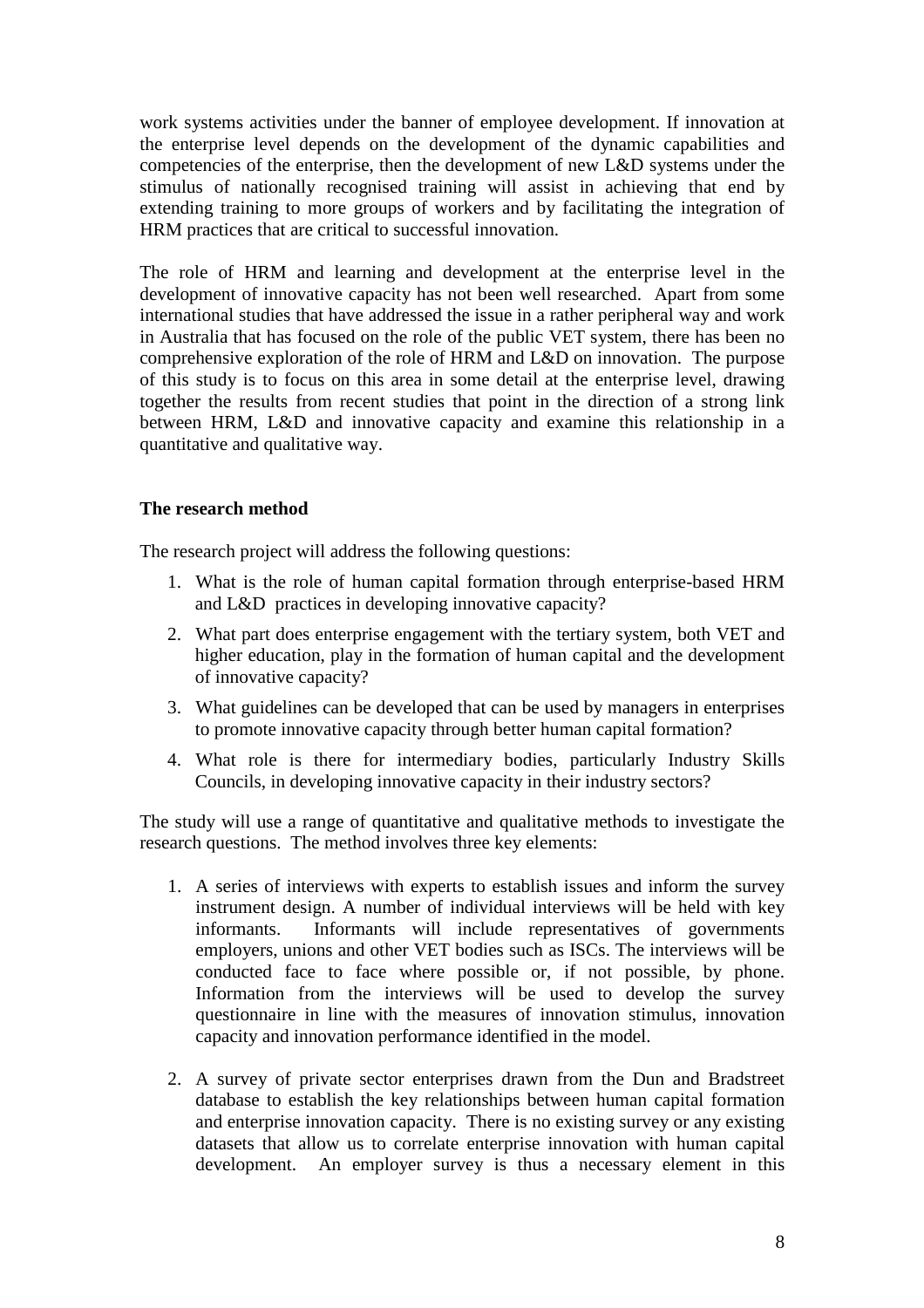methodology. A mailed survey will be sent in two waves to about 3,000 organisations economy-wide with details drawn from the Dun and Bradstreet database. The survey will not be confined to the three specific industries chosen for the qualitative phases for two reasons: (1) to increase the number of respondents and (2) to provide an economy-wide basis for comparison with the three industries chosen for more intensive investigation. The survey instrument will be piloted with six enterprises to ensure serviceability, employer understanding and low response burden.

3. Nine case studies of enterprises in three industry sectors to investigate indepth how human capital formation practices develop innovation capacity in enterprises. Nine case studies will be undertaken in three industry sectors. The cases will be selected on the basis innovation performance – thus a high, medium and low innovator in each sector. We will use the expertise of the expert interviewees to identify suitable enterprises in each sector. The case studies will allow the research team to further investigate the relationships between human capital formation and innovative capacity that emerge from the survey and assess the ways in which these relationships work in practice. This will be an opportunity to fully implement the research framework to identify innovation stimulus, capacity and performance in specific enterprises. Pattern matching across the three enterprises in each industry will assist to identifying the nature of HRM and L&D innovation in these industries and the extent of their use of the tertiary education sector to assist in this innovation process.

# **Conclusion**

The Stimulus-Capacity-Performance (SCP) approach applied to this literature review provides a holistic framework to investigate the factors that impact on innovation in an enterprise. Within this macro framework of innovation the focus of this review has been on the role of human capital formation in assisting technological innovation to effectively move from creative ideas to significant innovative outcomes with competitive advantage which is difficult to imitate, has significant user value, and is both timely and commercially exploitable (Porter, 1980). Since employees are an enterprise's most vital resource in delivering such innovative outcomes, there needs to be careful study of *all* human capital formation factors that build innovation capacity towards innovative performance. There is much detailed research from a wide range of discipline areas on various specific aspects of building such capacity – HRM studies on organisational development and specific roles within people management, education studies on training, learning and development, science and innovation systems studies on knowledge management, psychology studies on stress and creative work behaviour, creativity ecologies studies on creativity management. However until now, there has been no study which has attempted to pull all this together into one coherent overall approach to building innovation capacity in enterprises.

The details of an innovation-based organisational strategy become the province of the micro framework for investigating the innovation stimulus measures required. A vast number of studies analyse specific innovation stimuli, but the diversity of disciplines and schools of thought carrying out these studies prevents any broad perspective of the complete human capital formation process. This is where this review, by outlining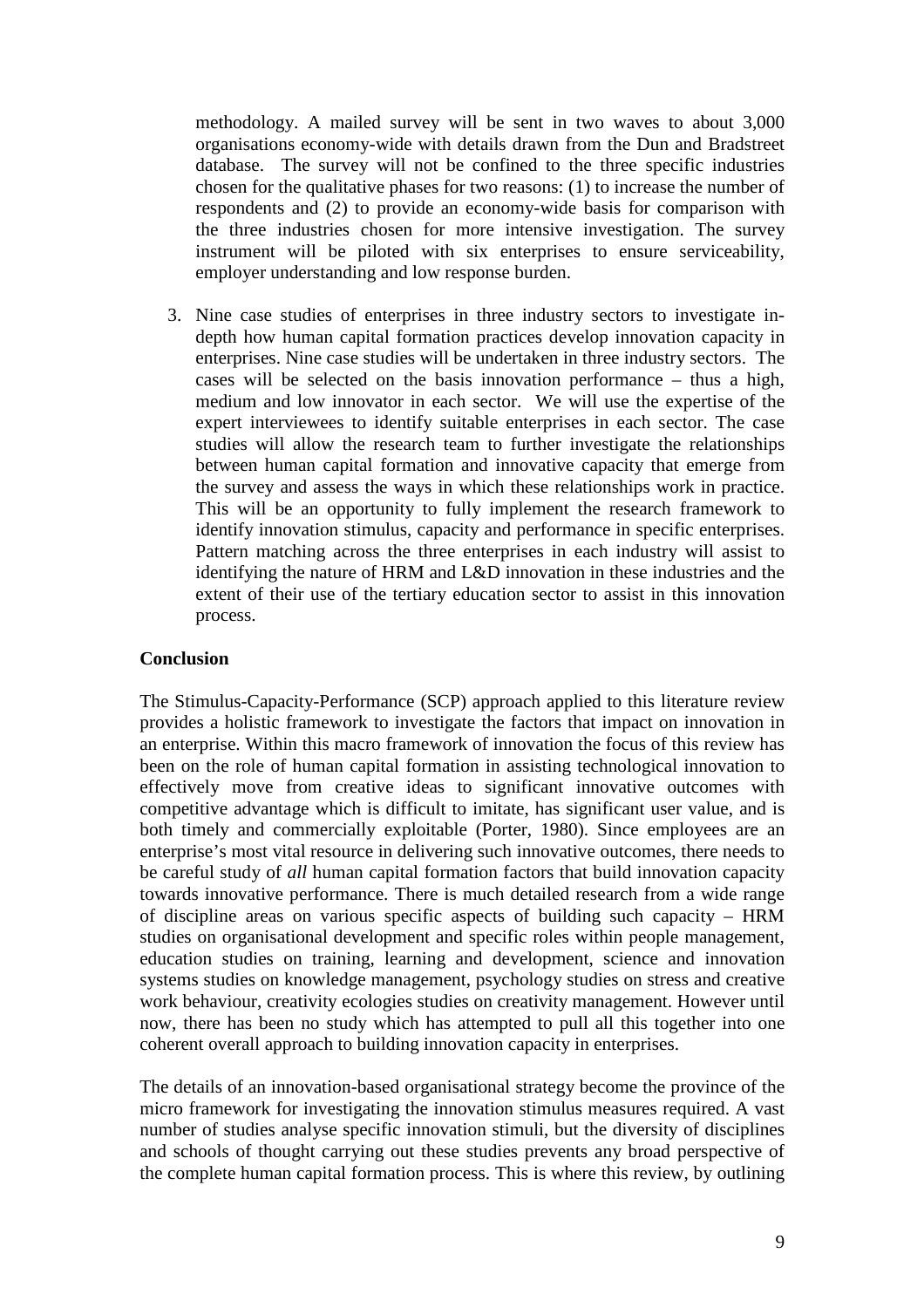above a representative sample of this vast literature, provides the method of incorporating all this plethora of research into one micro framework based around people, knowledge and creativity management. The crucial element in putting together a human capital formation strategy for building innovation capacity is the ability to balance on the one side, co-operative employee involvement in collective thinking of a creative ecology; and on the other side, individual self-expression in mistake-laden resource-limited control-based corporations. In essence, this is a fine balance of managing the risk and uncertainty between overload and underload that any modern enterprise needs to find in the process of forming an innovative human resource base that generates an adequately 'good' amount of stress, or "eustress" (Le Fevre *et al.*, 2003). The framework outlined in this review will be used to empirical investigate the nature of human capital formation in medium-to-large Australian enterprises in the next phase of this research project.

#### **References**

- Ahamed, SV and Lawrence, VB 2005, *The art of scientific innovation: Cases of classical creativity*, Pearson Prentice-Hall, Upper Saddle River, N.J.
- Becker, KL and Matthews, JH 2008, 'Linking hrm and innovation: Formulating the research agenda', paper presented at the 22nd ANZAM Conference 2008: Managing in the Pacific Century, 2008, 2 - 5 December, Auckland, New Zealand.
- Bélanger, M 2004, 'Work-based distributed learning', in *Encyclopedia of distributed learning,* eds A Distefano, KE Rudestam and RJ Silverman, Sage Publications, Thousand Oaks, California, pp. 493-496.
- Birkinshaw, J, Hamel, G, and Mol, MJ 2008, 'Management innovation', *Academy of Management Review,* vol.33, no.4, pp.825-845.
- Cohen, WM and Levinthal, DA 1989, 'Innovation and learning: The two faces of R and D', *Economic Journal,* vol.99, no.397, pp.569-596.
- Colombo, M, Delmastro, M, and Rabbiosi, L 2007, ''high performance' work practices, decentralisation, and profitability: Evidence from panel data', *Industrial and Corporate Change,* vol.16, no.6, pp.1037-1067.
- Curtain, R 2004, *Vocational education and training, innovation and globalisation*, NCVER, Adelaide.
- Cutler, TC 2008, *Venturous australia report: Building strength in innovation*, Cutler and Company, North Melbourne.
- Dawe, S 2004 (ed), *Vocational education and training and innovation: Research readings*, NCVER, Adelaide.
- de Leede, J and Looise, JK 2005, 'Innovation and hrm: Towards an integrated framework', *Creativity & Innovation Management,* vol.14, no.2, pp.108-117.
- DTI [Department of Trade and Industry (UK)] 2003, *Competing in the global economy: The innovation challenge*, Department of Trade and Industry, London.
- Garlick, S 1998, *'Creative associations in special places': Enhancing the partnership role of universities in building competitive regional economies, Evaluations and Investigations Programme, Higher Education Division* 98/4: Commonwealth of Australia, Department of Employment, Education, Training and Youth Affairs, Canberra.
- Garlick, S, Taylor, M, and Plummer, P 2007, *An enterprising approach to regional growth: Implications for policy and the role of vocational education and training*, NCVER, Adelaide.
- Guest, DE 1987, 'Human resource management and industrial relations', *Journal of Management Studies,* vol.24, no.5, pp.503-521.
- Gupta, AK and Singhal, A 1993, 'Managing human resources for innovation and creativity', *Research Technology Management,* vol.36, no.3, pp.41-48.
- Hauser, M 1998, 'Organizational culture and innovation of firms an integrative view', *International Journal of Technology Management,* vol.16, no.1-3, pp.239-255.
- Jimenez-Jimenez, D and Sanz-Valle, R 2008, 'Could hrm support organizational innovation?', *International Journal of Human Resource Management,* vol.19, no.7, pp.1208-1221.
- Kanter, RM 1983, *The change masters: Innovation and entrepreneurship in the american corporation*, Simon & Schuster, New York.